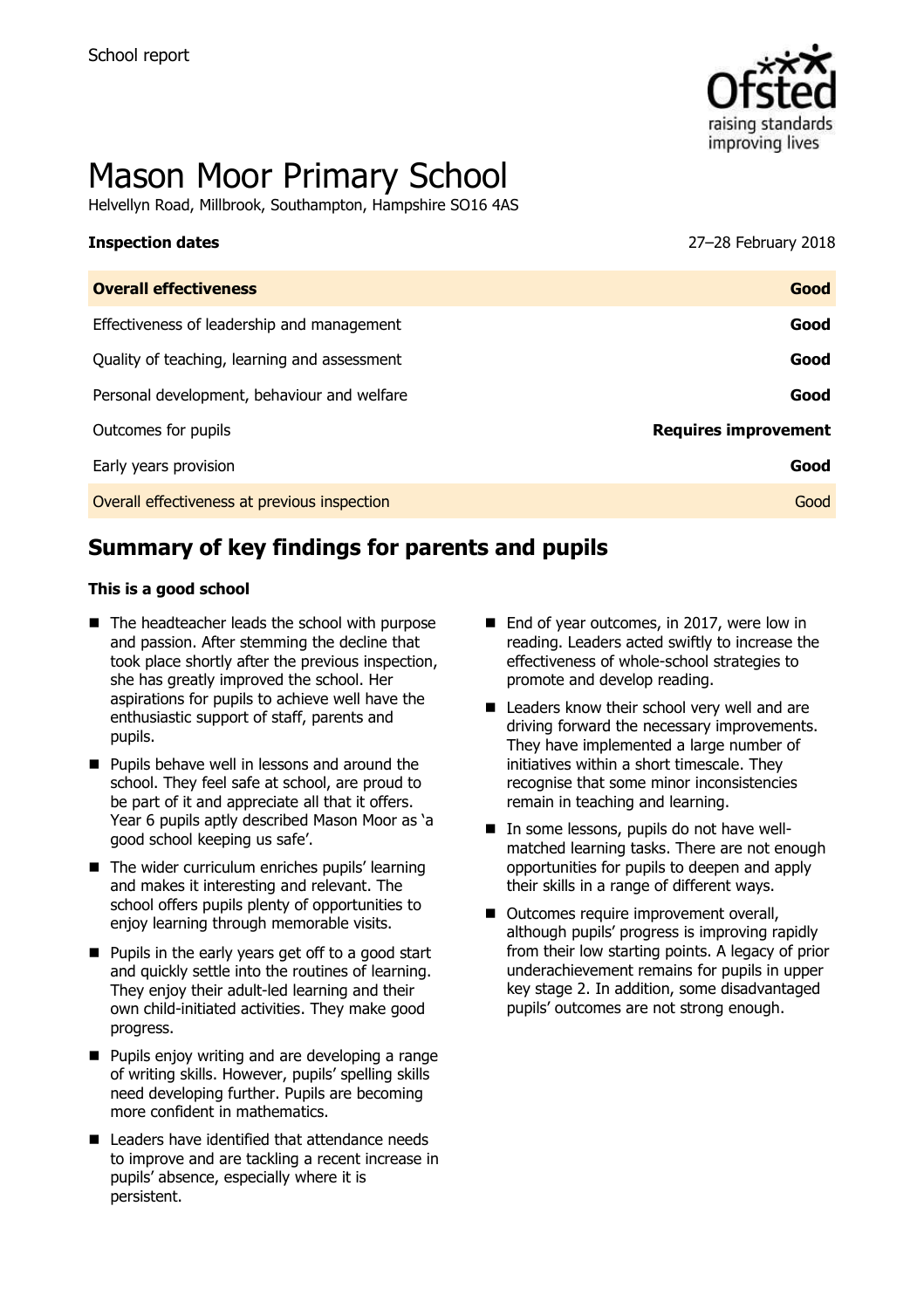

# **Full report**

#### **What does the school need to do to improve further?**

- **Improve outcomes by:** 
	- further strengthening teaching so that pupils' progress from their starting points is stronger, especially in upper key stage 2
	- enhancing pupils' spelling skills
	- raising the attainment of disadvantaged pupils.
- **Ensure that the curriculum in the core subjects provides a broader range of** opportunities for pupils to deepen and apply their learning.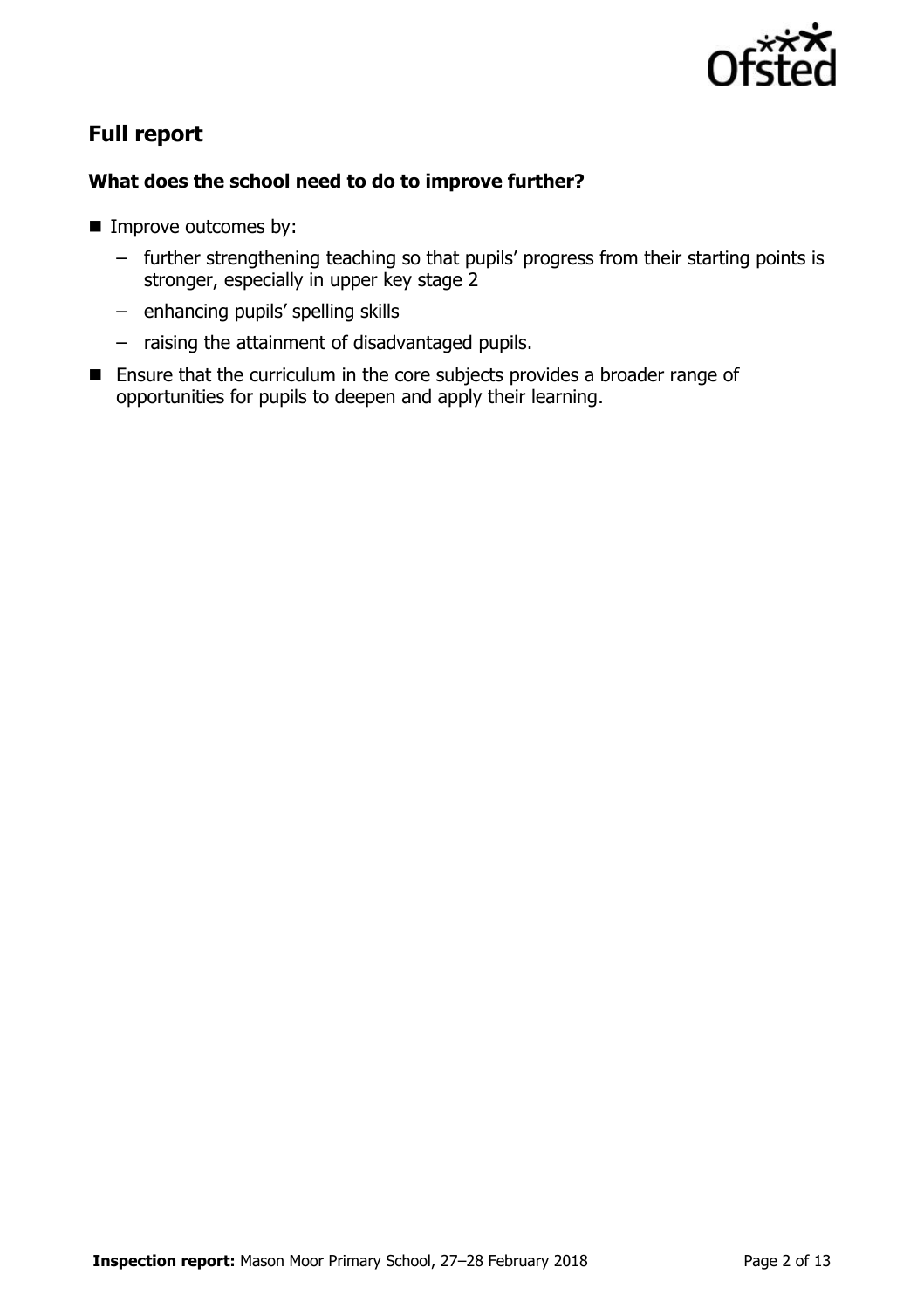

# **Inspection judgements**

#### **Effectiveness of leadership and management Good**

- The headteacher provides brave and decisive leadership. Since her arrival in September 2015, she has turned around a school that was regarded by the local authority as ineffective. At that time, pupils' standards were below the government's accepted minimum, parents had lost confidence and pupils were disengaged.
- Supported by her new leadership team, the headteacher set out to develop a school that has ambition and takes pride in itself. Parents, pupils, staff and governors are positive about the current school. A typical parent's tribute to the headteacher's leadership described her as having a 'majorly significant impact, to improve everything about the school, in making our children want to achieve and encouraging parental support'.
- Leaders have successfully tackled improvements to pupils' behaviour and built parents' trust in the school. They have supported new teachers to improve the quality of teaching, learning and assessment. The headteacher and governors have implemented effective policies for all aspects of the school's work. Leaders, governors and staff are determined that this work will result in consistently good achievement for all pupils.
- Senior leaders were disappointed by the 2017 outcomes, which were affected by pupils' responses to the reading test. Leaders responded energetically. They studied pupils' test papers in depth, for each subject. They identified pupils' errors and the questions they did not manage to answer, in order to renew the school's overall approaches to the teaching of reading, writing accuracy and mathematics. The resulting changes are already having an impact and improving current pupils' skills.
- Leaders know their school well and keep a firm grip on its performance. They constantly review the school's priorities and select current improvement actions wisely. A well-trained and highly motivated teaching staff support the leadership team. Teachers appreciate the way in which the assistant headteachers help them to develop the quality of their classroom practice, for example through coaching.
- There is a high proportion of disadvantaged pupils in the school. The school's use of additional funding addresses their identified barriers to learning. Currently, the funding is used to provide enriching experiences and to support disadvantaged pupils to have better levels of attendance. Their academic progress is carefully tracked. Additional teaching addresses any gaps in learning to accelerate progress from starting points. However, in some classes, despite support, disadvantaged pupils achieve less well than other pupils.
- The newly appointed special educational needs coordinator (SENCo) ensures that pupils' needs are correctly identified and provides well-matched support strategies for individuals. She carefully checks the progress of pupils who have special educational needs (SEN) and/or disabilities, to make sure that they fully access all lessons and learn well. The SENCo recognises that her next step is to evaluate the quality of classroom provision for this key group of pupils and support all teaching staff to develop further expertise.
- A broad range of curriculum subjects engages pupils through interesting topics that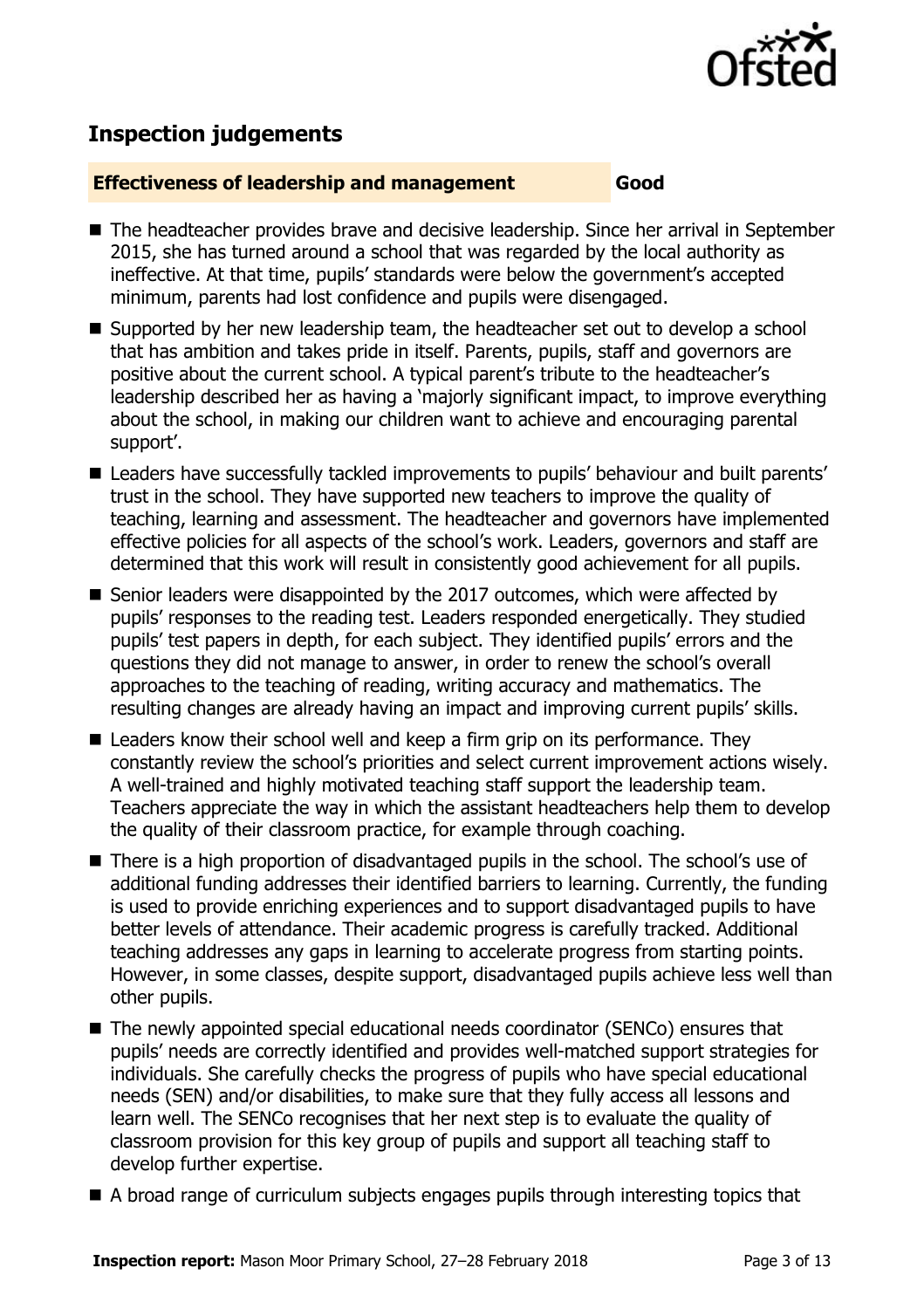

come to life through memorable experiences, such as visits to the theatre and the New Forest Wildlife Park. Year 6 talked excitedly about their residential visit to Devon.

- **Pupils enjoy the clubs that take place before and after school, such as those for** completing homework or the targeted 'booster' classes. They are enthusiastic about their sports clubs, which help them to participate in inter-school competitions.
- **Pupils develop understanding and respect for others who are different from** themselves. For example, they understand that some pupils have a disability and need different care and support. Older pupils have a strong sense of why it is important to treat people fairly. The elected school council and the school charter help all pupils to understand what it means to be a good citizen.
- Leaders promote pupils' spiritual, moral, social and cultural awareness through engaging topics and class reading books. For example, a study of the famous artist Gustav Klimt linked pupils' artwork with their reflections about what angels mean to them.
- Leaders' strategies are helping pupils to make rapid progress in reading, writing accuracy and mathematics. The curriculum in core subjects enables pupils to practise skills but does not provide enough opportunities for pupils to apply them at a greater depth.

#### **Governance of the school**

- Governors know the school well and have a realistic view of its strengths and areas for development. They have become a more effective team during the past year, with the recent addition of a number of new members. Consequently, the governing body continues to develop its skills and expertise.
- Led by an effective chair, governors are supportive of the school and are committed to developing their own skills and expertise in order to support the school's continued improvement. Governors offer challenge by asking senior leaders searching questions. They are resolute that standards must improve and are holding leaders to account for this.
- Governors carry out their statutory duties diligently for areas such as safeguarding and financial management. By maintaining a regular overview of the school's procedures, they take an active role in the school's life. This is proving particularly helpful in promoting pupils' good attendance. Governors know how additional funding is used, such as the pupil premium. They know that they need to check the use of this funding and the impact on pupils' performance, but do not do so with sufficient rigour.

#### **Safeguarding**

- The arrangements for safeguarding are effective.
- Leaders and governors fully understand their duty to keep every pupil safe. Recently, the school made important improvements to visitor reception and site security to benefit all pupils but particularly the safety of children in the early years. The deputy designated safeguarding lead makes sure that regular and comprehensive training keeps all staff and governors up to date with safeguarding regulations and recommendations.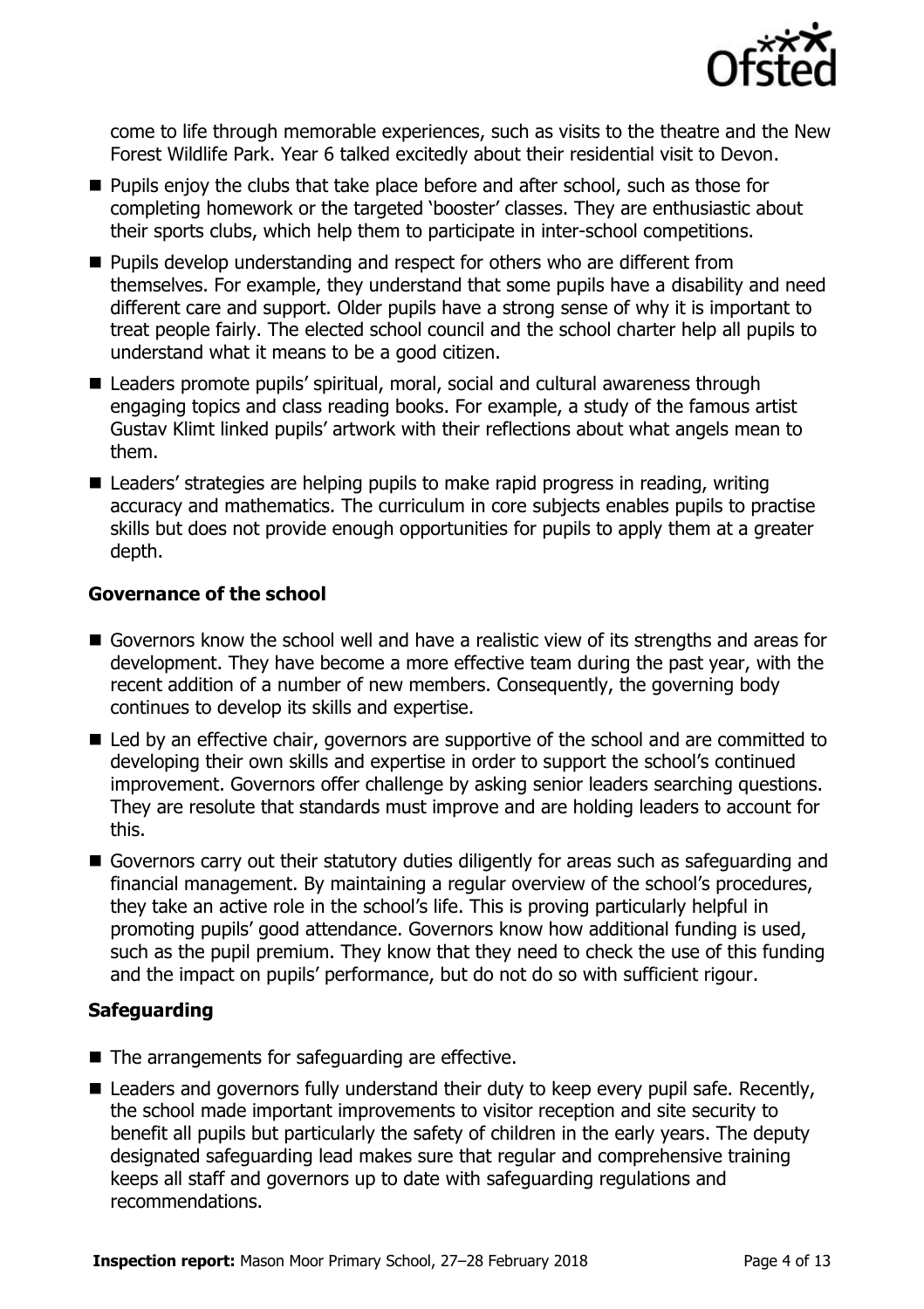

- Staff know pupils individually and offer each a high standard of nurture and care. Pupils say they feel safe. They learn how to keep safe and healthy, including in their relationships, when they are out in the community and when they are online.
- Leaders and governors ensure that all safeguarding procedures are up to date. Thorough checks have been carried out on all adults working in school. All statutory safety requirements are met, including in the early years. Records are carefully maintained and kept secure using the school's electronic system. This helps leaders to ensure that families have access to the support they require.

#### **Quality of teaching, learning and assessment Good**

- Teaching is effective because senior leaders have successfully shared their expertise in English and mathematics. Lessons are carefully planned to structure learning. Teachers check what pupils already know, which means they adapt learning tasks well. They carefully match their questioning and guidance to meet the needs of groups and individuals.
- **Pupils say that the feedback they receive during the lesson helps them to improve** their work, particularly in writing. They say that one of the reasons they enjoy their lessons is because teachers help them to find answers for themselves.
- Teaching assistants are skilled in their support for pupils who experience barriers to understanding. They provide high-quality opportunities for small-group work that help older pupils to catch up.
- Reception children and key stage 1 pupils have effective opportunities to learn phonics, linked to actions and writing. Pupils' reading books are matched to their abilities, and they confidently sound out words they do not know. When pupils struggle, they are quickly identified for extra teaching.
- **Pupils'** workbooks in mathematics show that all have regular opportunities to become fluent in their understanding of number. Increasingly, pupils are able to use their number knowledge to reason and solve problems. For pupils in Years 5 and 6, their rapid recall of basic number facts, such as multiplication tables, is strengthening.
- Teachers successfully help pupils to become writers by supporting the development of their ideas, and their ability to plan content and make their writing interesting to the reader. As pupils become more adept, they have increasing opportunities to develop their own style. However, some technical aspects of writing, such as spelling, are not as strong as other aspects such as pupils' ability to craft their writing.
- **Pupils enjoy writing for real purposes and making connections across subjects. For** example, pupils in Years 5 and 6 used facts from their history topic to write entertaining biographies of King Henry VIII.
- More recently, teachers have improved the teaching of reading. This has included introducing pupils to challenging and inspiring literature. The more structured approach to reading is helping pupils to become fluent, to acquire the stamina to read at speed and at length, and to better understand the content of their reading. As a result, older pupils are able to answer complex questions about what they are reading, and to find information from the text.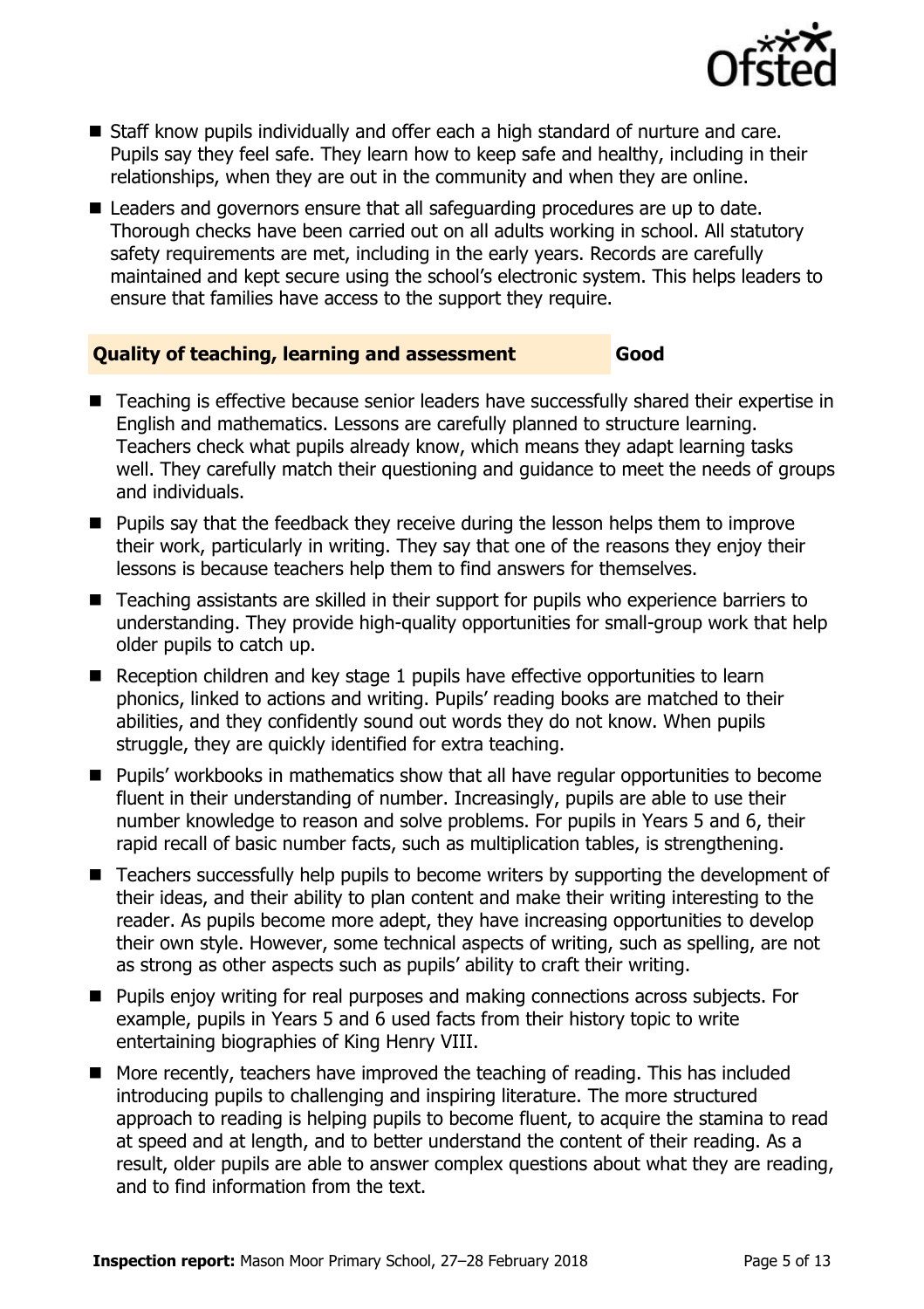

- **Pupils persevere with learning tasks and value their lessons. Year 6 pupils realise that** being a successful learner will help them when they transfer to secondary school. One of their parents told inspectors that, 'Teachers put a lot of time and effort into making learning fun, interesting and rewarding.'
- Parents have accurate information about their children's progress. During the inspection, teachers held parents' consultations. Parents appreciated these discussions, which demonstrated the strength of the relationships built between school and home.
- There has been considerable pace to the initiatives to improve teaching, learning and pupils' outcomes. Leaders know that some inconsistencies remain. Teaching over time shows that, on occasion, it is pitched to the majority of pupils and does not meet the needs of the most able or those pupils who need to catch up. This is because the planned task is the driver rather than consideration of pupils' prior learning. As a consequence, pupils do not always have the chance to apply their learning at greater depth.

#### **Personal development, behaviour and welfare Good**

#### **Personal development and welfare**

- The school's work to promote pupils' personal development and welfare is good. Pupils are friendly and caring. They make sure that no one is without a friend to play with during breaktimes. Pupils are immensely proud of their school. Inspectors lost count of how many pupils warmly welcomed them and asked about their day.
- The school promotes five learning values, or behaviours for learning, that pervade the school. These help each pupil to be a 'respectful, independent, happy and healthy, confident and ambitious learner'. Pupils and teachers developed these values collaboratively and everyone understands what they stand for. Older pupils reflected on how the values also help them to be sensitive towards others.
- **Pupils learn how to keep safe, including how to use technology safely and responsibly,** road safety, including 'bikeability', and stranger danger. An impressive display based on promoting anti-bullying reminded pupils how to 'Be You, Be Brave, Be Heard' and helped pupils to understand that there are different sorts of bullying. Parents and pupils say that bullying sometimes happens at school but that it is easy to ask for help so it is sorted out.
- $\blacksquare$  The school is inclusive, supporting all pupils and families in the community by making them feel welcome. Leaders recently established two nurture groups that are successfully providing for pupils who need extra support for their social, emotional and mental health needs. Parents say that the school helps their children to develop their self-esteem and to overcome any anxieties.

#### **Behaviour**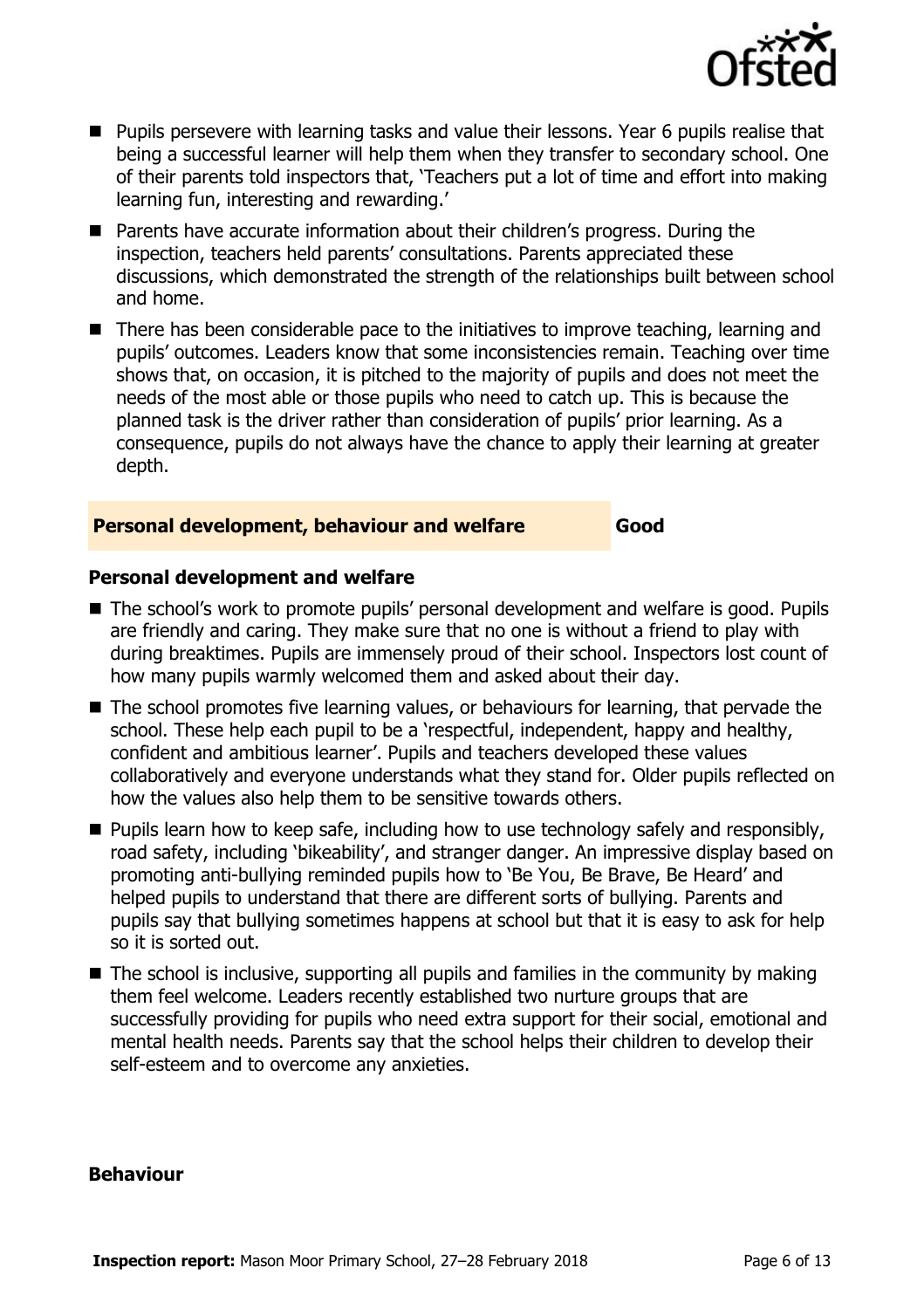

- The behaviour of pupils is good. Years 5 and 6 pupils provide good role models, which help the school to be orderly. Pupils are motivated by rewards for behaving thoughtfully. They think that the consequences of breaking the school's rules are fair.
- Teachers make use of the clear policy that successfully promotes good behaviour in the classroom and around the school. The school's positive approach is used less effectively in the lunch hall.
- Staff skilfully manage the needs of emotionally vulnerable pupils so that these pupils develop personally and academically. A small number of pupils who have social, emotional and mental health difficulties receive individual support to help them learn how to manage their feelings. Nurture groups and various 'on report' strategies meet the needs of a small minority of pupils. These have contributed towards the sharp reduction in serious incidents and exclusions.
- In 2017, persistent absence was much higher than in other schools nationally. Leaders renewed the school's attendance strategy, including by increasing the support and challenge for parents. Office staff are active in following up all absence and swiftly refer concerns to the school's attendance team. Currently, pupils attend well and persistent absence has declined. Leaders accept that this work on absence needs more time to have a proven positive impact on the school's overall attendance figures.

### **Outcomes for pupils Requires improvement**

- Pupils' outcomes are too inconsistent to be good, although practice in most aspects of teaching is improving. Current pupils in upper key stage 2 have a lot of learning to catch up on. They are working hard to do so, helped by their teachers' commitment and expertise. Focused teaching is also helping some disadvantaged pupils to make better progress. However, disadvantaged pupils' outcomes are not as high as those of other pupils.
- $\blacksquare$  In 2017, outcomes were inconsistent at the end of key stage 2. Progress in writing was well above the national average, while mathematics was in line. Progress in reading was weaker. About one quarter of pupils moved on to secondary school with attainment at the expected standard in all three subject areas. However, disadvantaged pupils made less progress than other pupils, both in the school and nationally.
- In 2017, work done to develop pupils' confidence as writers paid off and Year 6 pupils' outcomes in writing were strong. However, a high proportion of pupils showed weaknesses in those technical aspects of writing tested in the grammar, punctuation and spelling test. Spelling was, and remains, a particularly weak area.
- $\blacksquare$  Pupils' attainment at the end of key stage 1 was below the national average in reading, writing and mathematics. A few pupils did not make strong progress from their starting points. Similarly, in Year 1, a few pupils did not make effective progress in the phonics screening check, given their prior attainment in reading at the end of the Reception Year. Disadvantaged pupils achieved less well than other pupils.
- Outcomes for current pupils are improving strongly now that all teaching strategies are firmly in place. Most pupils are making rapid progress in all subjects as a result of teachers' effective use of detailed assessment information that shows them what pupils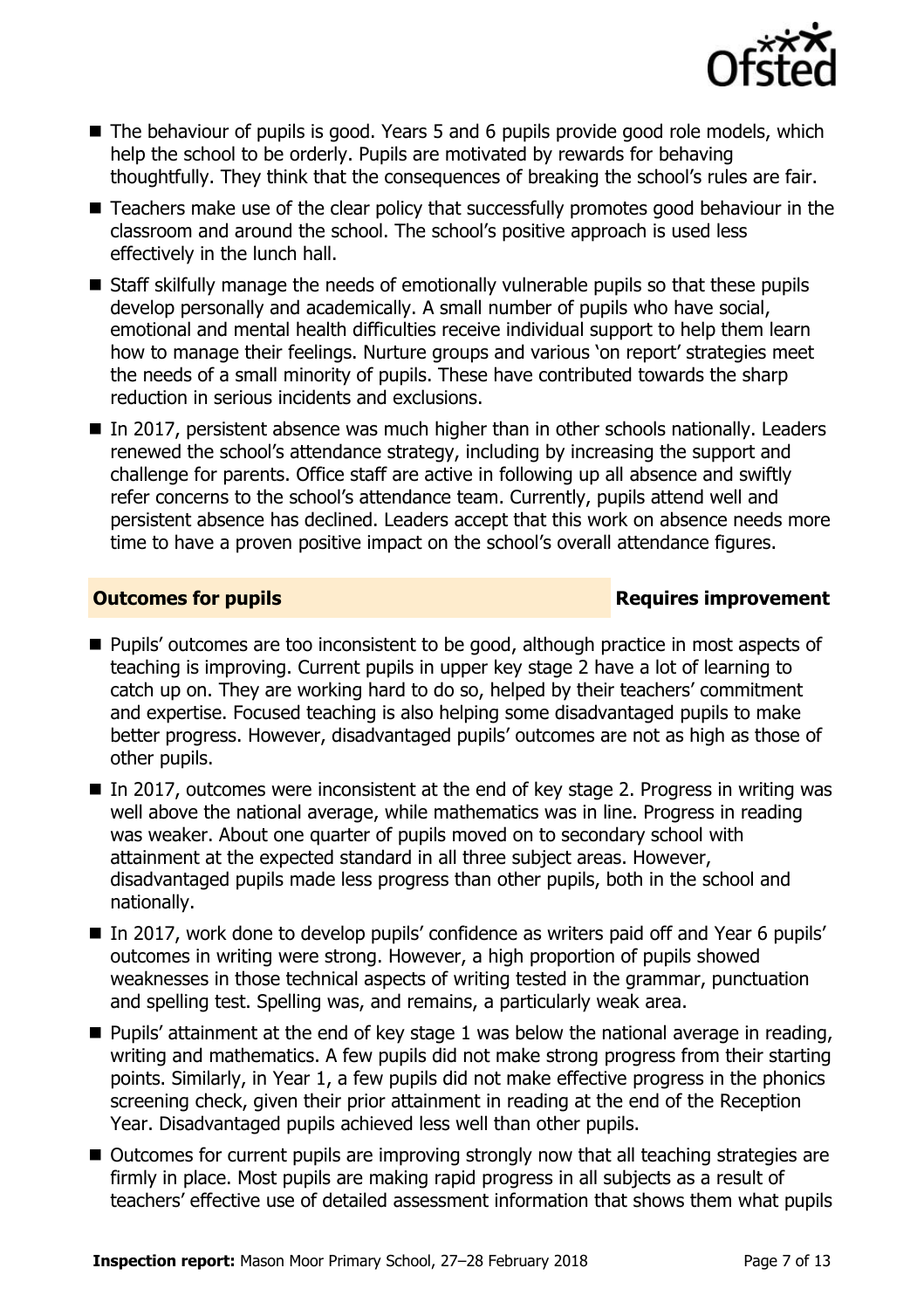can and cannot do.

- Leaders are aware that a legacy of prior underachievement remains for pupils in upper key stage 2. Inspectors saw that teachers and leaders are doing all they can to ensure that pupils are increasingly well prepared for their next stage of education. Pupils in Years 5 and 6 are working impressively hard in response to their teachers' efforts.
- The school's own tracking information shows that, in most year groups, differences remain between the outcomes of disadvantaged and other pupils. Pupils' workbooks show that disadvantaged pupils are now making strong progress from their starting points. Due to prior underachievement, their outcomes are not securely good.
- The school's own analysis of pupils' attainment shows there is an increasing proportion of pupils who are 'on track' in each year group to meet leaders' demanding targets. Leaders are determined that pupils will reach these. Pupils in some year groups have much to achieve in the months that lie ahead. Their current work shows that good outcomes across all subject areas are not yet certain.

#### **Early years provision Good Good**

- The early years team is well led. They have a confident understanding of the curriculum and know each child in the class as an individual. Children settle quickly into school because the adults support them so well.
- $\blacksquare$  Most children enter the school achieving well below what is typical for their age. Many of them have not attended any pre-school provision. Teaching is effective and enables children to make rapid progress. Consequently, in 2017, two thirds of children achieved a good level of development. Children's attainment at the end of Reception is below the national average.
- Teachers' assessments of current children's progress show that children are developing skills effectively in all areas of learning. Teachers are ambitious for the most able children and want to ensure that they exceed the good level of development. Current children's learning and assessments show that, from their starting points, disadvantaged children make progress at a rate that is at least in line with that of other children.
- Teachers give particular focus to children's learning in communication and language, literacy and mathematics. Each of these is well taught, with children benefiting from a sensory approach that makes learning practical and fun. For example, in an adult-led mathematics session, children tackled addition sentences very capably, supported by placing coloured eggs in a nest. They looked forward to the imminent arrival of real eggs that will hatch into chickens.
- Teachers routinely identify a challenge for the following week to check that children can apply their developing skills. Inspectors observed children recalling their earlier learning by ordering bottles according to whether they were full, empty or at the halfway mark.
- Children are friendly and look out for each other. They know how to find things and tidy them away. All children showed a high level of independence in their wellequipped classroom. A few of the girls were particularly communicative and clearly

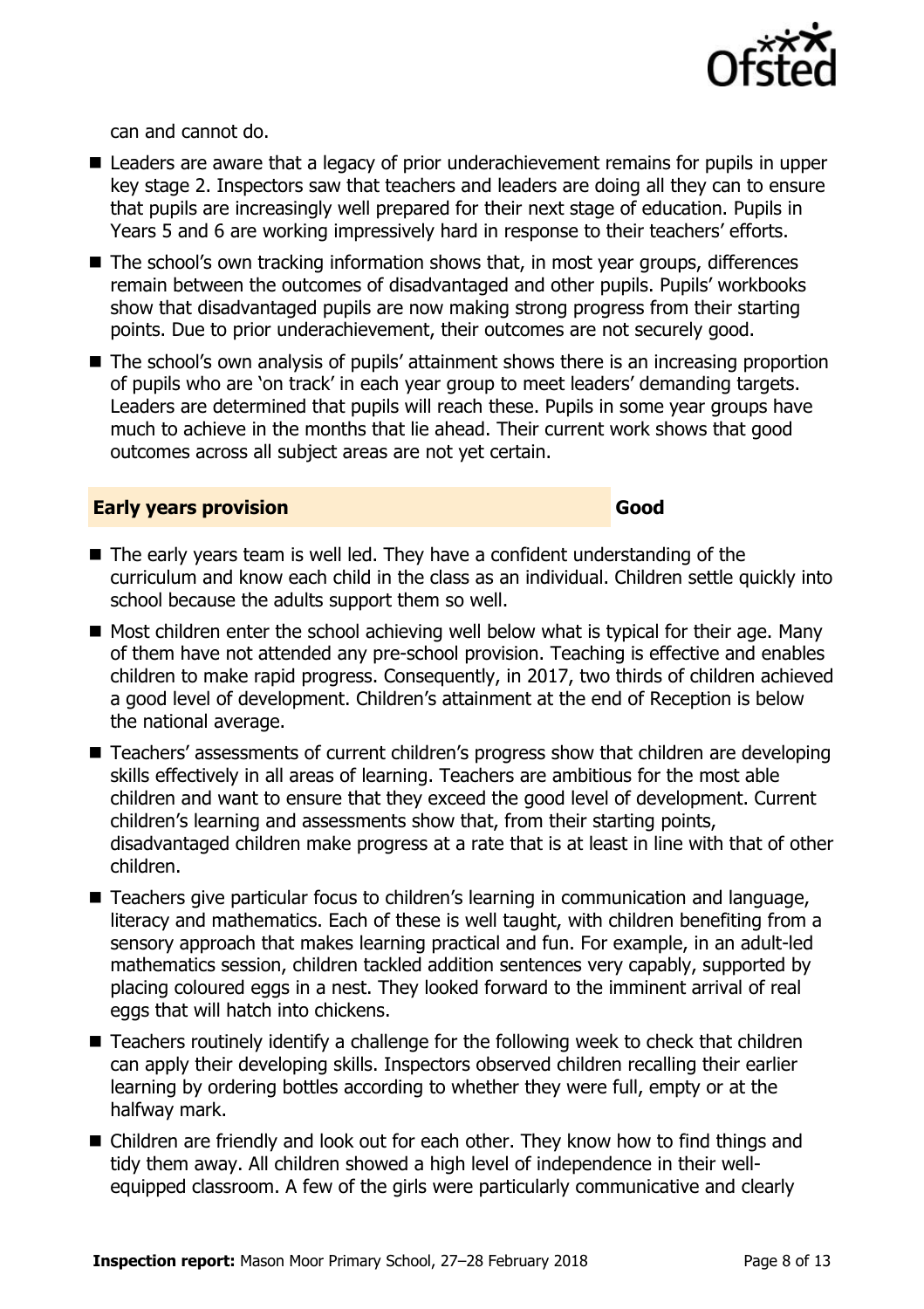

liked to organise others.

- Leaders are reflective and seek ways in which to develop the provision further. For example, they have improved the way that Reception children are ready for Year 1 by giving them confidence to move on and ensuring that their needs will be well met.
- **Parents have daily opportunities to be involved in their children's learning. They are** invited into the class for the first 15 minutes of each morning to work alongside their children during the first learning activity of the day. Parents readily told inspectors that their children have made good progress since starting in Reception.
- Children show an interest in using their basic skills when they learn through their own child-initiated learning activities. A group of girls in the outdoor area looked for items in the sand tray to match the number they had just been learning about. Leaders are aware that there are not enough opportunities routinely available for children to develop their reading, writing and mathematical skills when they direct their own learning.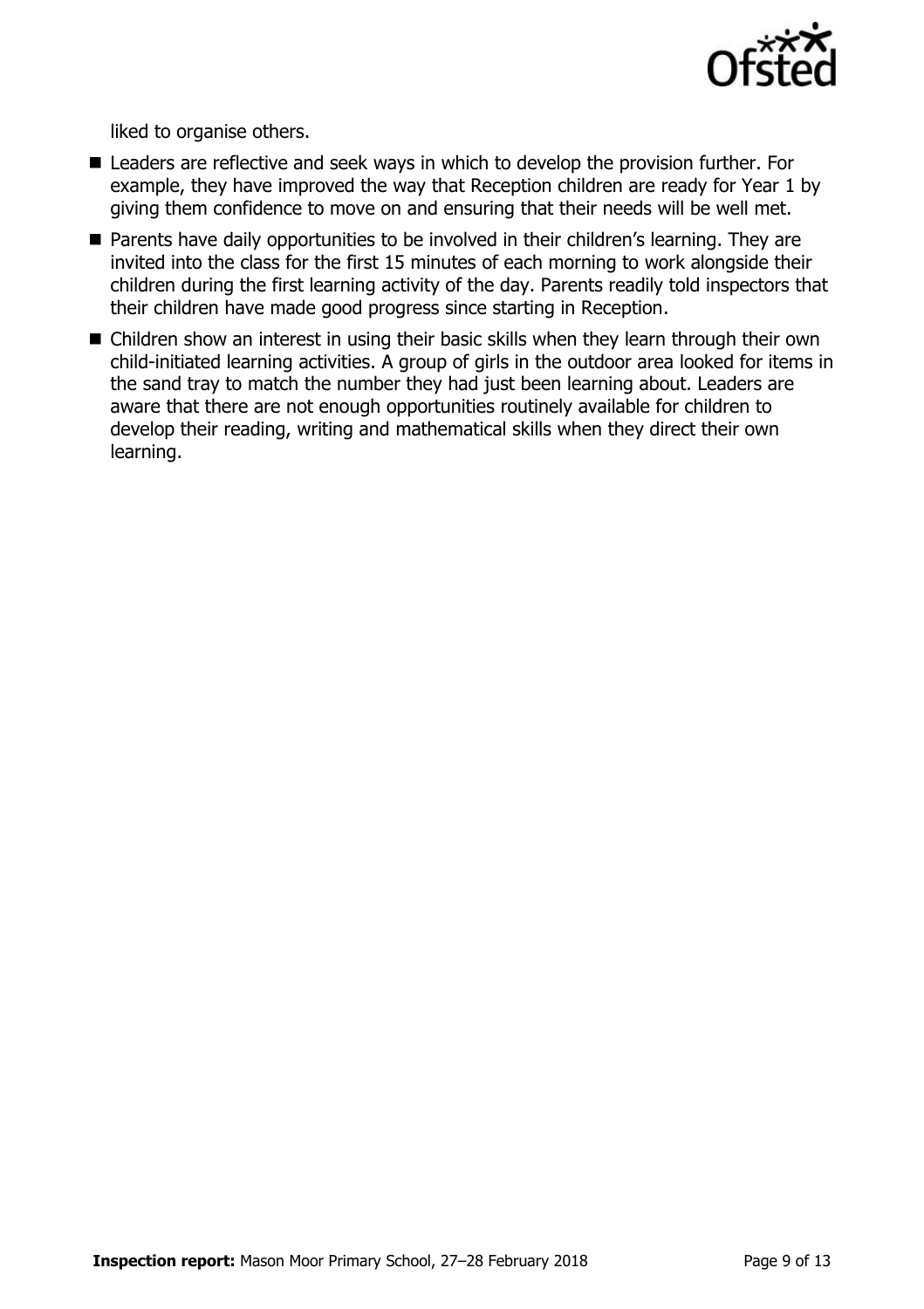

# **School details**

| Unique reference number | 116263      |
|-------------------------|-------------|
| Local authority         | Southampton |
| Inspection number       | 10040715    |

This inspection of the school was carried out under section 5 of the Education Act 2005.

| Type of school                      | Primary                     |
|-------------------------------------|-----------------------------|
| School category                     | Community                   |
| Age range of pupils                 | 4 to 11                     |
| <b>Gender of pupils</b>             | Mixed                       |
| Number of pupils on the school roll | 262                         |
| Appropriate authority               | The governing body          |
| Chair                               | <b>Tina Selby</b>           |
| <b>Headteacher</b>                  | Emma Kerrigan-Draper        |
| Telephone number                    | 023 8039 0140               |
| Website                             | www.masonmoorprimary.co.uk  |
| <b>Email address</b>                | info@masonmoorprimary.co.uk |
| Date of previous inspection         | 14-15 May 2014              |

#### **Information about this school**

- Since the previous inspection, there have been substantial changes to staffing and governance. The school now has a new headteacher and chair of governors. All senior leaders arrived at the school at the same time as the headteacher, as did a number of newly qualified teachers. Most middle leaders are new to their posts. Almost all governors are new to the school.
- The school has received support from a school improvement officer each term, brokered through the local authority.
- In 2017, the school met the government floor standard that sets out the minimum expectations for pupils' attainment and progress for primary schools.
- The school meets the Department for Education's definition of a coasting school based on key stage 2 academic performance results in 2015, 2016 and 2017.
- The school is an average-sized primary school.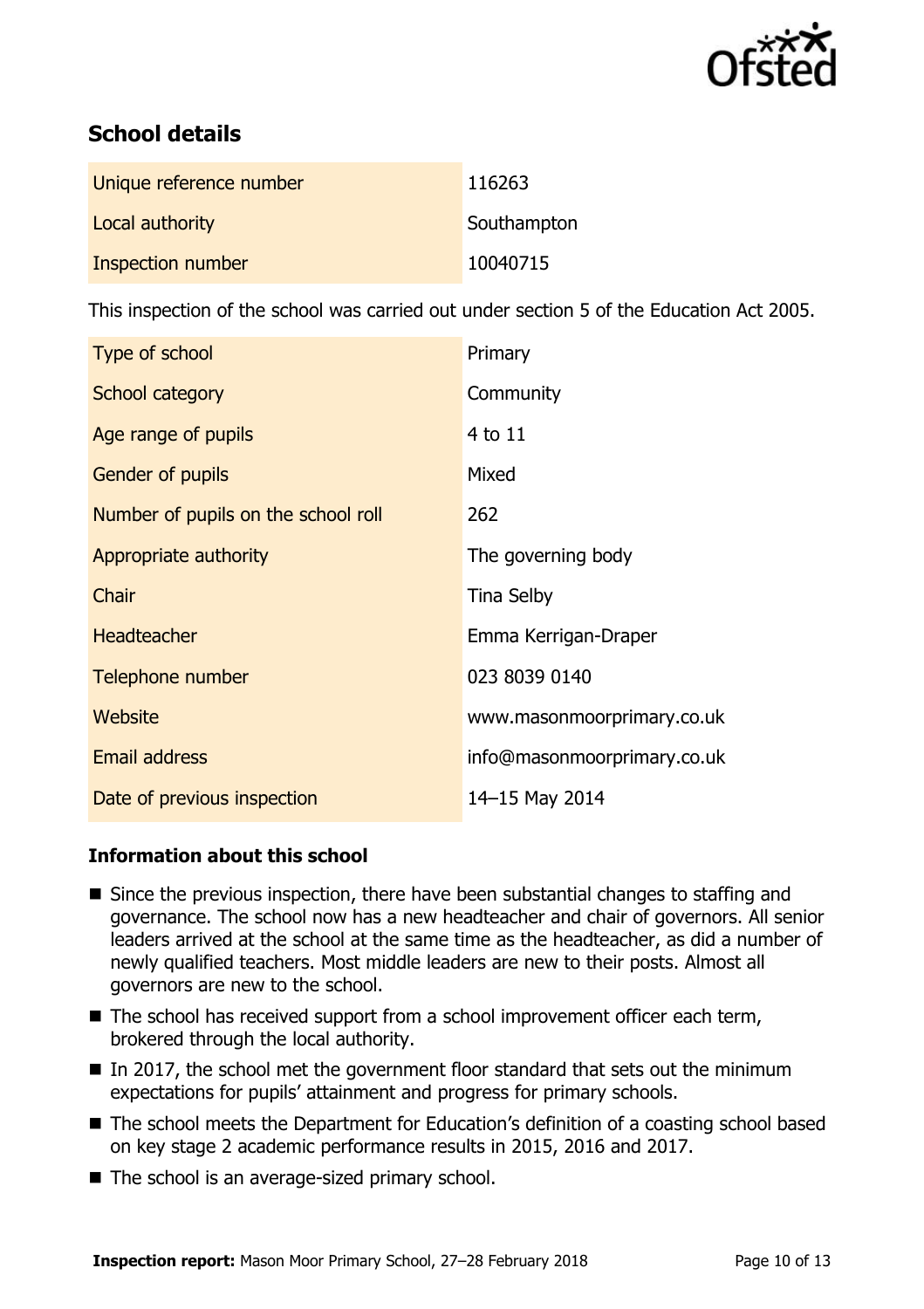

- Most of the pupils who attend the school are White British.
- Almost two thirds of pupils in the school are disadvantaged. One fifth of pupils are identified as having SEN and/or disabilities. These proportions are much higher than in most other primary schools.
- Since the school was last inspected, it no longer has a specially resourced provision for pupils who have SEN and/or disabilities, more specifically, moderate learning difficulties. The specially resourced provision continues to be based on the Mason Moor site but the pupils are now on roll at Springwell School. As this provision is no longer a part of the school, it was not considered during this inspection.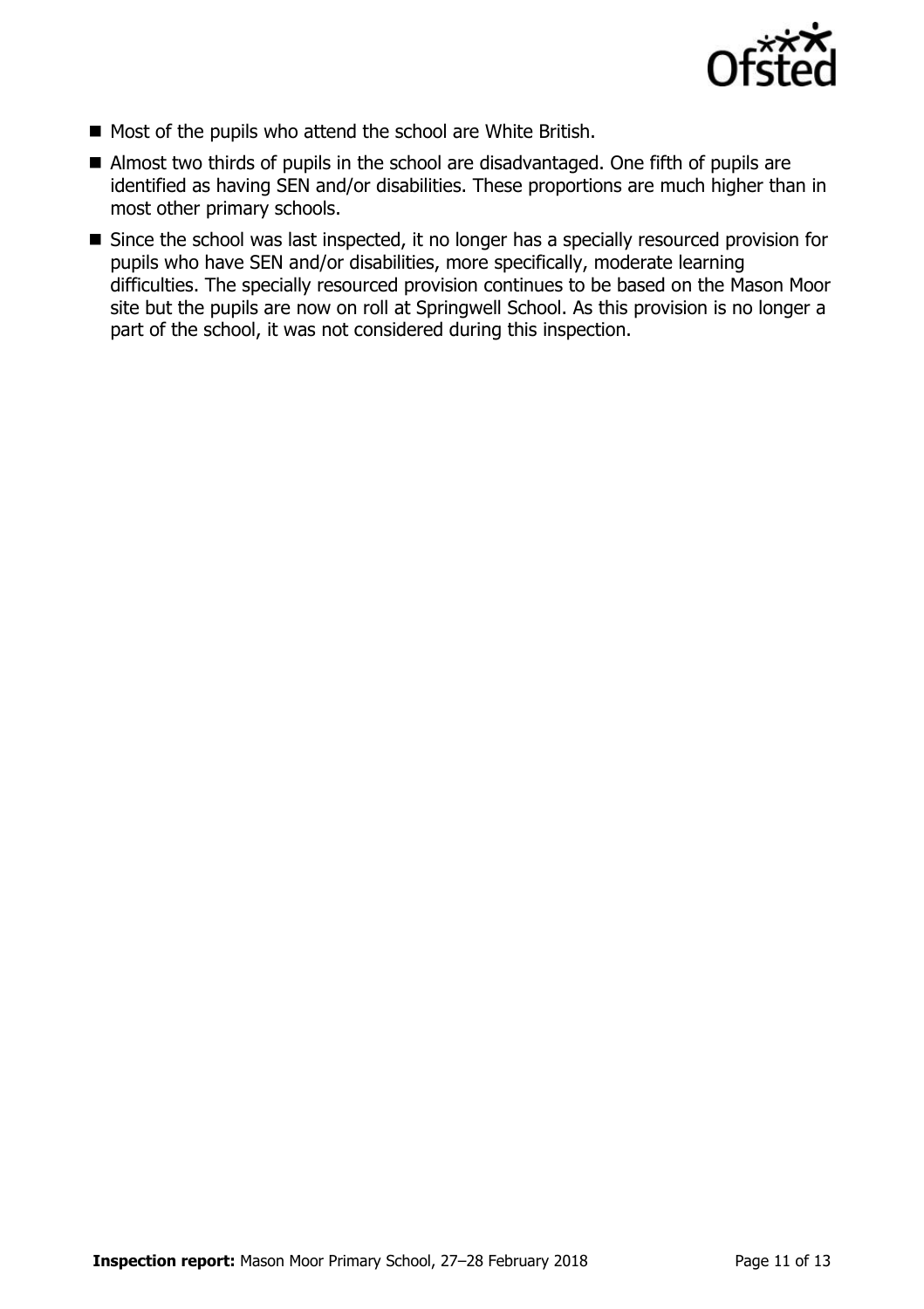

# **Information about this inspection**

- Inspectors observed teaching and learning in 14 lessons and undertook four learning walks focused on the breadth and balance of the curriculum and the progress of disadvantaged pupils. Almost all of the visits to lessons were carried out jointly with the headteacher or one of the assistant headteachers.
- Inspectors held meetings with the headteacher and other school leaders.
- The lead inspector met with eight members of the governing body, including the chair. She also spoke to two representatives of the local authority.
- **Inspectors considered the school's published information for the past three years and** reviewed all information on its website. They examined a wide range of the school's documents related to: safeguarding; attendance; funding for disadvantaged pupils; self-evaluation and improvement planning; and minutes of the governing body's meetings.
- Inspectors reviewed the school's own assessment information and scrutinised a large sample of pupils' books, particularly in English and mathematics. They heard eight pupils read and discussed their books with them.
- Inspectors observed pupils' behaviour during breaktimes and lunchtimes, in lessons and around the school. To gather their views of the school, inspectors spoke with pupils in lessons and on the playground. They also met groups of pupils more formally.
- In addition to speaking to a number of parents, inspectors considered written comments from 29 parents, and 12 responses to Ofsted's online survey, Parent View. They considered 16 staff survey responses and took into account the school's own recent survey information.

#### **Inspection team**

| Linda Jacobs, lead inspector | Ofsted Inspector |
|------------------------------|------------------|
| Lynn Martin                  | Ofsted Inspector |
| <b>Kevin Parfoot</b>         | Ofsted Inspector |